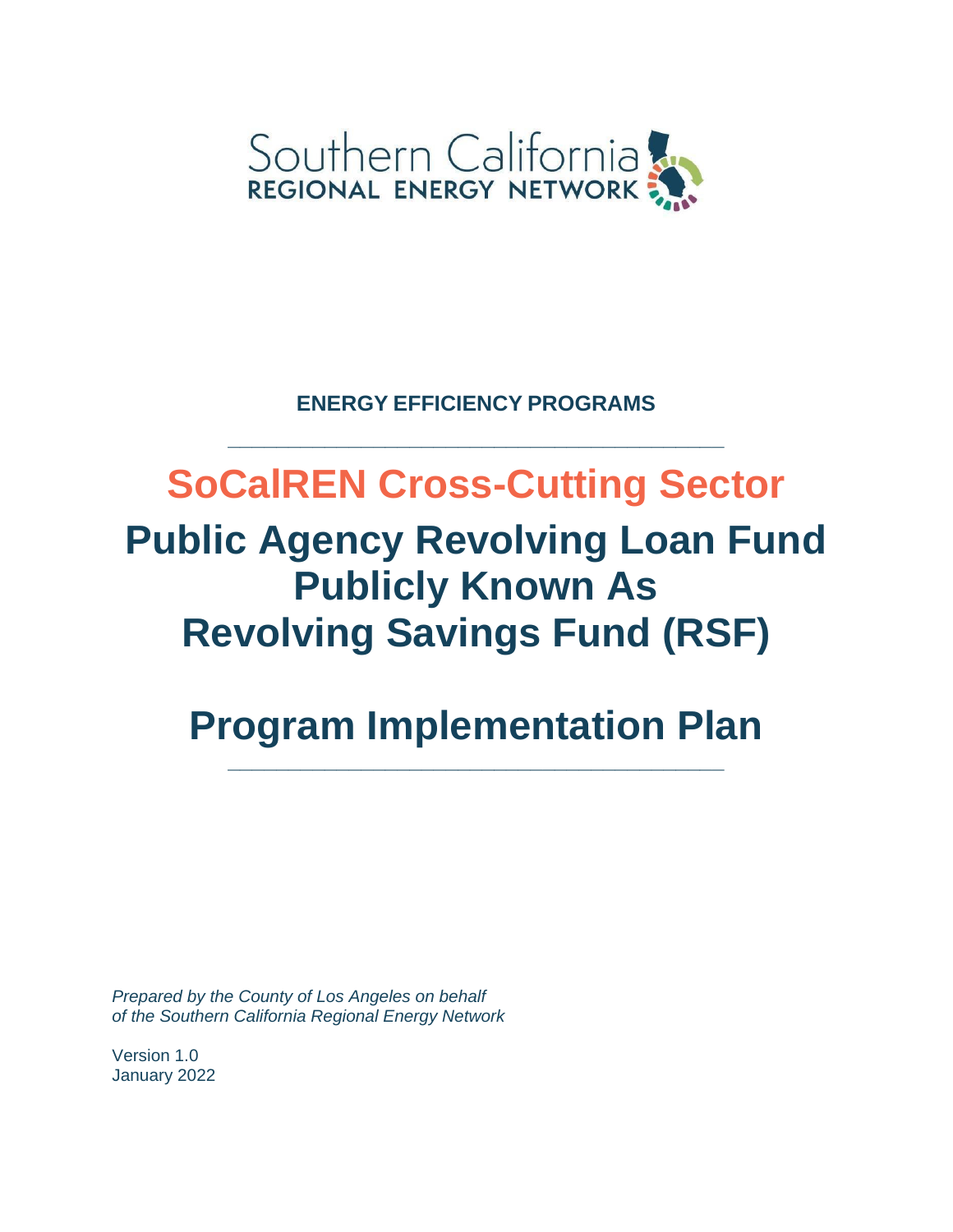# **Contents**

<span id="page-1-0"></span>

| <b>Program Overview</b>                          | $\overline{2}$ |
|--------------------------------------------------|----------------|
| <b>Program Budget and Savings</b>                | 3              |
| <b>Implementation Plan Narrative</b>             | 4              |
| <b>Program Description</b>                       | 4              |
| <b>Program Delivery and Customer Services</b>    | 5              |
| Program Design and Best Practices                | 6              |
| Innovation                                       | $\overline{7}$ |
| <b>Metrics</b>                                   | $\overline{7}$ |
| <b>Pilots</b>                                    | 8              |
| <b>Workforce Education and Training</b>          | 8              |
| <b>Workforce Standards</b>                       | 8              |
| Disadvantaged Worker Plan                        | 8              |
| <b>Additional Information</b>                    | 8              |
| <b>Supporting Documents</b>                      | 9              |
| Program Manual and Program Rules                 | 9              |
| Program Theory and Program Logic Model           | 9              |
| <b>Process Flow Chart</b>                        | 9              |
| Incentive Tables, Workpapers, and Software Tools | 10             |
| <b>Quantitative Program Targets</b>              | 10             |
| Diagram of Program                               | 11             |
| Evaluation, Measurement, and Verification (EM&V) | 11             |
| Normalized Metered Energy Consumption (NMEC)     | 12             |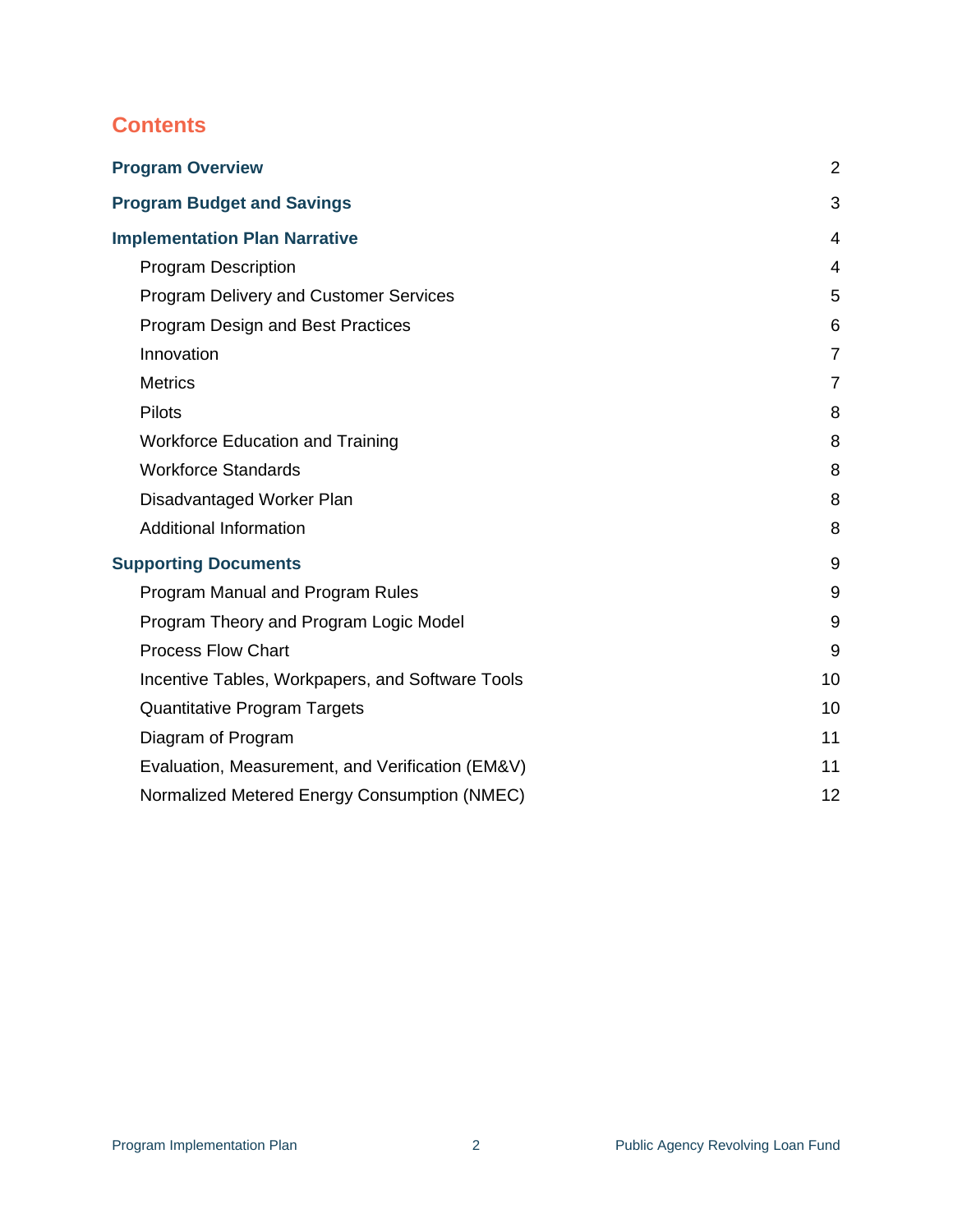# **Program Overview**

In advancement of the Commission's Environmental and Social Justice (ESJ) Action Plan, the Southern California Regional Energy Network (SoCalREN) Revolving Loan Fund (RLF) Program, publicly known as the Revolving Savings Fund (RSF) Program, provides opportunities and access to energy efficiency to underserved communities as defined by the ESJ Action Plan 2.0<sup>1</sup> by offering a low-cost financing option to fund energy upgrades. RLF aims to improve disparities in access for underserved communities to energy efficiency programs, consistent with the purpose of the Equity Segment, and increase energy efficiency adoption through its cross-cutting financing program designed to help public agencies overcome budgetary barriers through up-front construction financing for small to midsize projects at 0% interest. It can be paired with other financing options and aims to accelerate energy projects that would otherwise be delayed pending budget allocation by providing the funds for approved but not-yet-budgeted projects. Loans are financed with \$2.2 million in non-ratepayer initial seed capital secured from the California Energy Commission (CEC). California Public Utilities Commission (CPUC) ratepayer funds support program management and marketing. The RLF is a catalyst for agency enrollment in SoCalREN and energy project development.

# <span id="page-2-0"></span>**Program Budget and Savings**

- 1. Program and/or Sub-Program Name
	- Public Agency Revolving Loan Fund
- 2. Program / Sub-Program ID number **SCR-FIN-C1**
- 3. Program / Sub-program Budget Table

#### **Table 1: Program Budget**

| Year | <b>Admin</b> | <b>Marketing</b> | <b>Direct</b><br><b>Implementation</b> | <b>Total</b> |
|------|--------------|------------------|----------------------------------------|--------------|
| 2021 | \$34,527     | \$20,716         | \$290,023                              | \$345,266    |
| 2022 | \$29,820     | \$29,820         | \$437,360                              | \$497,000    |

- 4. Program / Sub-program Gross Impacts Table N/A
- 5. Program / Sub-Program Cost Effectiveness (TRC) N/A
- 6. Program / Sub-Program Cost Effectiveness (PAC)

<sup>1</sup>California Public Utility Commission, "Environmental & Social Justice Action Plan Version 2.0," 2021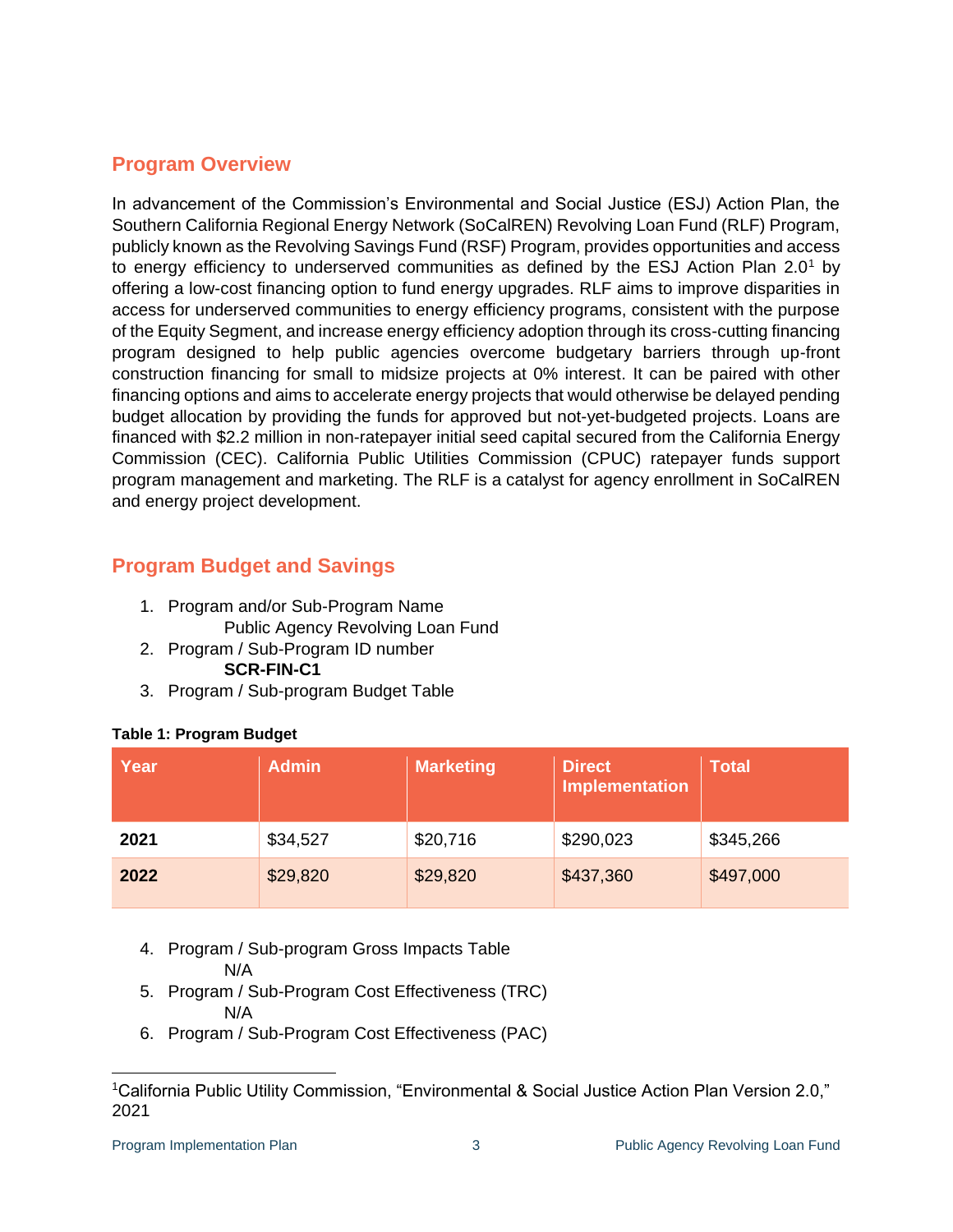N/A

7. Type of Program / Sub-Program Implementer (PA-delivered, third party-delivered or Partnership)

Third party-delivered

- 8. Market Sector(s) (i.e., residential, commercial, industrial, agricultural, public) Cross Cutting
- 9. Program / Sub-program Type (i.e., Non-resource, Resource) Non-resource (equity)

i. The RLF Program aligns with the Equity Segment

10. Market channel(s) (i.e., downstream, midstream, and/or upstream) and Intervention Strategies (e.g., direct install, incentive, finance, audit, technical assistance, etc.), campaign goals, and timeline.

Market Channel: Downstream

Intervention Strategy: Finance

# <span id="page-3-0"></span>**Implementation Plan Narrative**

# <span id="page-3-1"></span>**Program Description**

The Southern California Regional Energy Network (SoCalREN) Revolving Loan Fund (RLF) Program is delivered through and supports the SoCalREN's Public Agency Distributed Energy Resources Disadvantaged Communities (DER DAC) Project Delivery Program, the Normalized Metered Energy Consumption (NMEC) Program, and the Streamlined Savings Pathway Program (SSP). The RLF Program is a financing cross-cutting program designed to support energy upgrades to buildings and facilities owned by public agencies located within underserved communities via loans that accelerate the implementation of projects. These loans provide upfront construction financing for approved but not-yet-budgeted projects that would otherwise be delayed pending budget allocation. The RLF can also be paired with other financing options such as On-Bill Financing (OBF), incentives, rebates, and other external financing such as CEC loans.

The RLF Program administration and its marketing and outreach is supported by ratepayer funds from the California Public Utilities Commission. The program is designed to be delivered as part of the SoCalREN Public Agency Programs. The program fund has \$2.2 million in seed capital, provided through the County of Los Angeles (LAC or County, the program administrator of the SoCalREN), that is used exclusively to issue loans to enrolled and participating agencies. The County of Los Angeles is using American Reinvestment and Recovery Act (ARRA) funds already granted by the California Energy Commission (CEC) for the seed capital and no utility ratepayer funds will be utilized for the loans. Consistent with the ESJ Action Plan, and the overall goals of the Equity Segment, the RLF directly supports the following the ESJ Action Plan  $2.0<sup>2</sup>$  goals:

#### **Table 2: Program Objectives**

| Objective | SoCalREN Core | <b>ESJ Action Plan</b> |
|-----------|---------------|------------------------|
|-----------|---------------|------------------------|

<sup>&</sup>lt;sup>2</sup>California Public Utility Commission, "Environmental & Social Justice Action Plan Version 2.0," 2021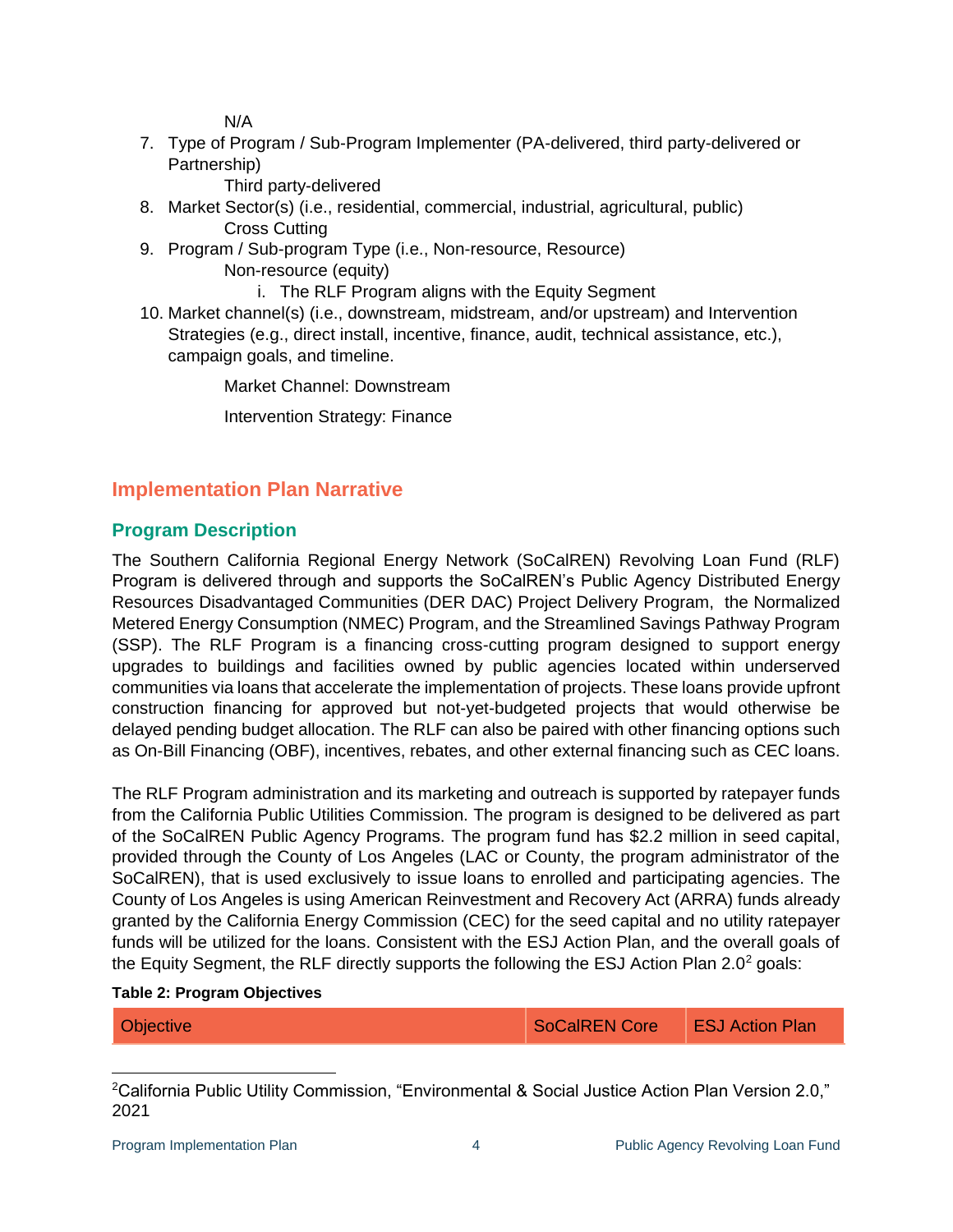|                                                                                                                                                      | Value                                                                                             | Goals              |
|------------------------------------------------------------------------------------------------------------------------------------------------------|---------------------------------------------------------------------------------------------------|--------------------|
| Stimulate participation in SoCalREN programs and<br>accelerate project development and implementation<br>in underserved communities                  | Climate<br>Leadership;<br>Expand access to<br><b>EE</b> benefits                                  | ESJAP # 5          |
| Help SoCalREN program participants, in<br>underserved communities, overcome barriers to<br>accessing capital due to funding and budget<br>challenges | Deliver energy &<br>climate impacts;<br><b>Expand access to</b><br><b>EE</b> benefits             | <b>ESJAP #1, 2</b> |
| Provide awareness to low cost of capital and low<br>risk financing for underserved SoCalREN<br>participants' energy efficiency projects              | <b>Build energy</b><br>capacity and<br>economic<br>resilience; Expand<br>access to EE<br>benefits | ESJAP $# 5$        |
| Build awareness of the lifecycle financial benefits of<br>low cost financing options for energy efficiency<br>projects and services                  | <b>Build energy</b><br>capacity and<br>economic<br>resilience;                                    | ESJAP#5            |
| Increase the number of financing resources for<br>underserved communities                                                                            | <b>Build energy</b><br>capacity and<br>economic<br>resilience; Expand<br>access to EE<br>benefits | ESJAP # 2          |
| Drive more energy projects in underserved<br>communities to completion through financing<br>solutions                                                | <b>Build energy</b><br>capacity and<br>economic<br>resilience                                     | ESJAP # 2          |

## <span id="page-4-0"></span>**Program Delivery and Customer Services**

#### **Borrowing agencies (customers) are first enrolled with the SoCalREN under its public agency project delivery programs (DER DAC).**

They receive comprehensive energy efficiency project delivery services and are offered the RLF loan. The loans make possible energy efficiency projects that would not otherwise be completed. The loans accelerate project implementation by financing projects that are not expected to be budgeted in the immediate term. In each of these cases, the RLF Program delivers energy savings by helping agencies take advantage of all applicable utility incentive programs (downstream, midstream, upstream, etc.).

# **The program will reach customers by targeting public agencies in SoCalREN's service territory.**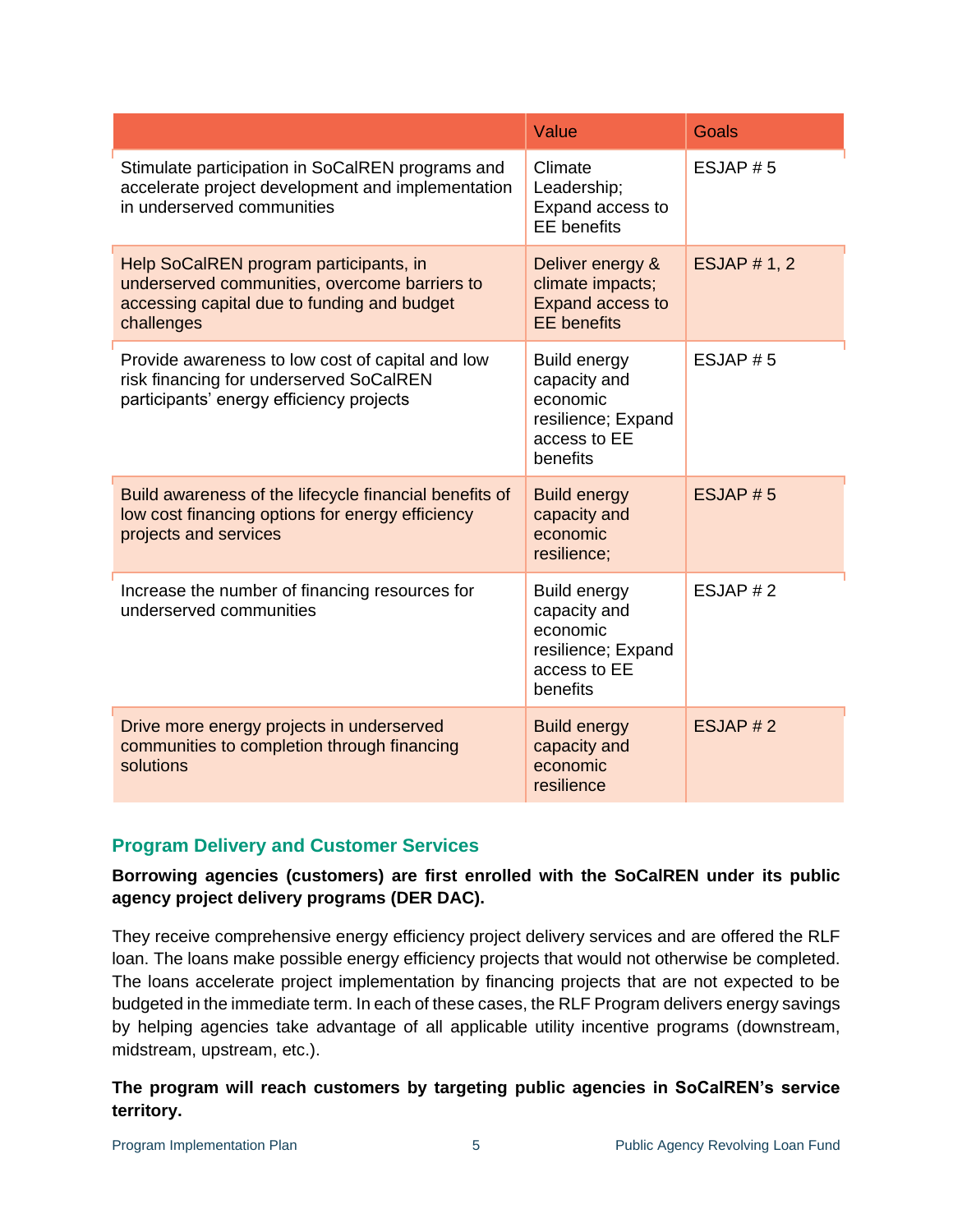SoCalREN's service territory includes ratepayers in Southern California Edison and/or Southern California Gas Company territory. This includes all or portions of the counties of Los Angeles, Orange, San Bernardino, Riverside, Ventura, Mono, Santa Barbara, Inyo, Kern, Imperial, San Luis Obispo, Fresno and Tulare, financing projects serving underserved communities. The RLF Program is available to enrolled agencies of the SoCalREN Public Agency Programs as applicable projects are identified and evaluated. Non-enrolled agencies are targeted in conjunction with the outreach and enrollment efforts of the SoCalREN Public Agency Programs. The enhanced service offering is expected to stimulate enrollment and increase public agency participation in energy efficiency programs, one of the RLF Program's core objectives.

The RLF Program will develop marketing and education materials that are grounded in authentic community engagement best practices and will serve as outreach and engagement communications tools. These materials will include but are not limited to newsletters, e-blasts, and fact sheets. Initial contact will be made through agency enrollment in the SoCalREN as well as during the project development process. Additionally, to maximize program potential, the RLF Program will develop educational content to build awareness of the lifecycle financial benefits of low-cost financing options as a funding source for energy efficiency projects and services.

#### **The RLF Program is a streamlined and fully supported financing loan product.**

The RLF Program has a streamlined administrative structure with loan application review and approval, fund management, and debt service all managed by SoCalREN. The program also manages its own marketing and outreach, project identification and development, financing options analysis, and support for completing loan applications. By making the RLF Program an integral part of DER DAC's financial support services, the RLF can benefit from oversight into every aspect of the project. Among the many benefits, this hands-on approach to customer service mitigates risks such as adherence to utility incentive and on-bill financing application requirements and ensuring construction contracts deliver on the energy savings performance specified.

# <span id="page-5-0"></span>**Program Design and Best Practices**

The RLF Program is designed to be delivered alongside the SoCalREN Public Agency Programs not only because the customer base is the same, but also because the Public Agency Programs' support helps address a sector-specific market gap: the lack of internal resources to research and identify financing options, apply for the financing, and execute financing agreements. Described below are some of the best practices that will be applied to this program offering.

## **The Program addresses funding barriers specific to public agencies.**

The RLF Program is designed to help underserved communities overcome barriers to accessing upfront capital to fund energy efficiency projects due to budget challenges. Public agencies often face barriers accessing upfront capital needed to fund energy efficiency projects, accessing funding to cover full project costs, or complete lack of access to capital for energy projects. Typical funding strategies such as incentives and OBF are paid after project completion requiring an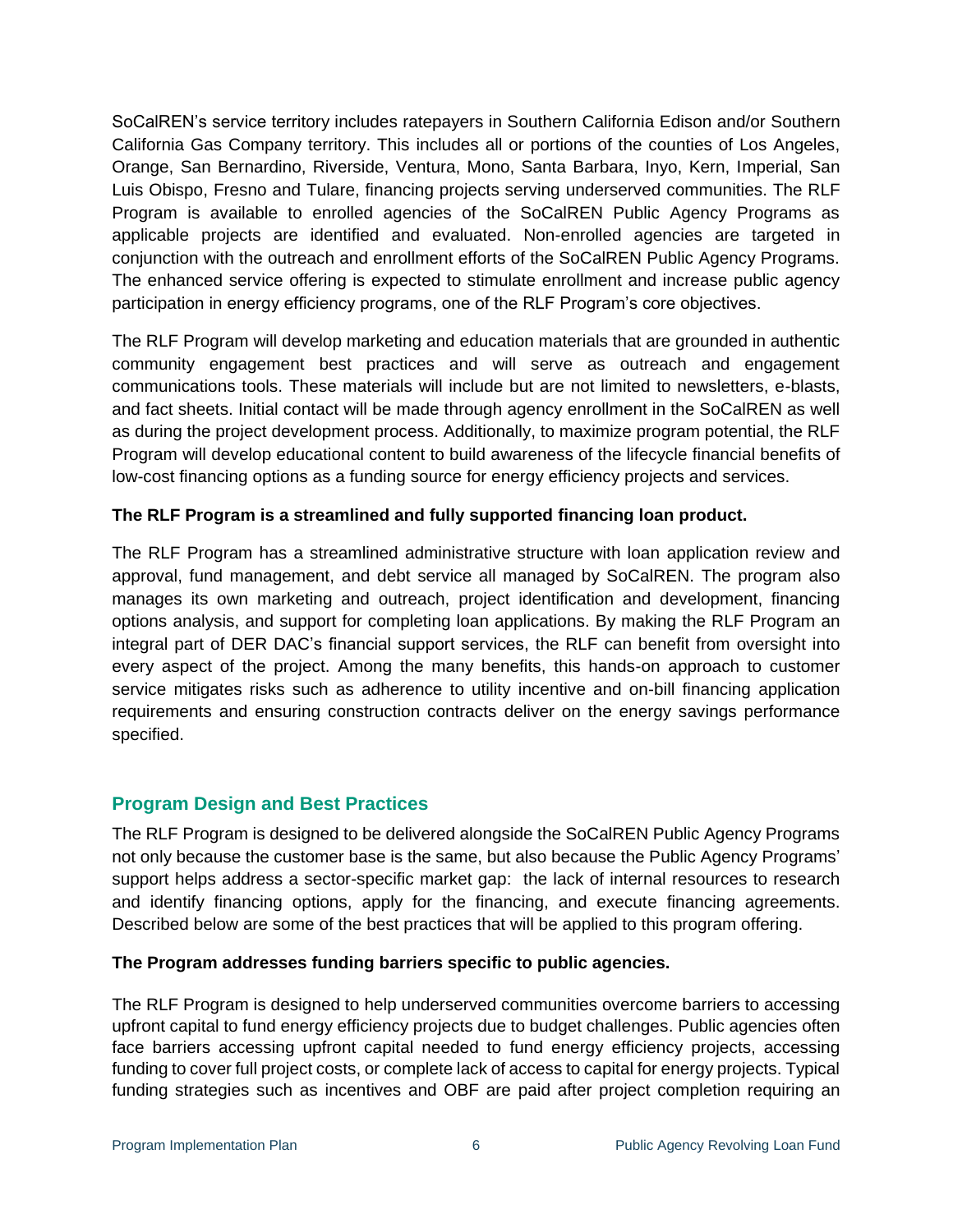agency to separately secure all of the funds for an energy efficiency project before construction can commence. Given the difficulty of securing capital improvement funds for public agency deferred maintenance projects, it is not surprising that a 100% upfront capitalization requirement for the installation of new energy efficiency measures can be a significant hindrance to project implementation. The RLF Program overcomes this barrier by providing access to upfront funds that cover 100% of the project construction costs.

#### **The Program's evaluation criteria tie RLF to broader public sector goals.**

Loan application evaluation will emphasize three main criteria: 1) support for projects serving underserved communities; 2) high level of confidence that the projects will result in the projected bill savings; and 3) an appropriate and feasible strategy for loan repayment within five years to return funds to the loan pool and maximize RLF access across agencies. Loans will be equitably allocated through a restriction on the total loan amount for any one agency to ensure several agencies will be able to simultaneously access funding.

#### <span id="page-6-0"></span>**Innovation**

The SoCalREN Revolving Loan Fund (RLF) will serve as a catalyst for agency enrollment, project development, and increased public agency participation in energy efficiency programs. The program's advantageous loan terms will complement and supplement other financing options such as On-Bill Financing (OBF), incentives or rebates, and other external financing options such as CEC loans. The program offers a unique resource to help public agencies overcome budgetary barriers through low-cost financing, and it will continue to improve by adopting best practices.

#### <span id="page-6-1"></span>**Metrics**

The table below shows key program performance metrics and illustrates the corresponding collection method and frequency.

| <b>Activity</b>                                                       | <b>Metric</b>                                                | <b>Method</b>                                                                          | <b>Frequency</b> |
|-----------------------------------------------------------------------|--------------------------------------------------------------|----------------------------------------------------------------------------------------|------------------|
| <b>Program marketing and</b><br>outreach                              | Number of touch -points<br>where RSF Program is<br>presented | Deliver RSF Program Ioan<br>informational overviews to potential<br>borrowing agencies | Annual           |
| <b>Perform project</b><br>feasibility analysis for<br><b>RSF loan</b> | <b>Number of Project</b><br>Proposals delivered              | Deliver Project Proposals that<br>present project economics with an<br><b>RSF</b> loan | Annual           |
| <b>Prepare and submit RSF</b><br><b>Program Ioan</b><br>application   | Number of RSF loan<br>applications                           | Evaluate an agency's ability to take<br>advantage of the RSF loan                      | Annual           |
| <b>Provide the Offer to</b><br><b>Finance for the RSF loan</b>        | Number of agency-<br>approved loans                          | Provide eligible agencies an<br>opportunity to use an RSF Loan                         | Annual           |

#### **Table 3. Metrics**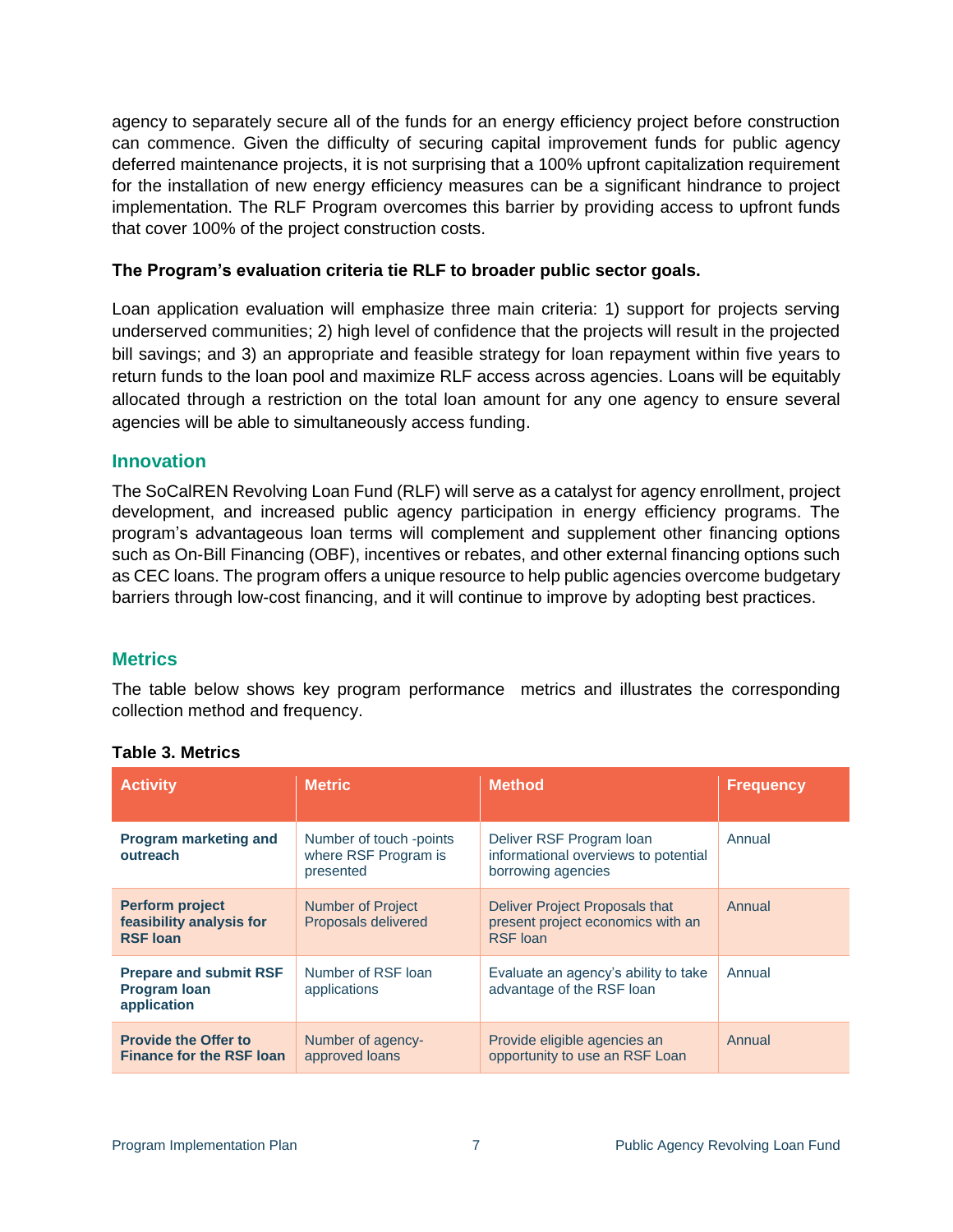| Number of RSF Program<br><b>Agency completes</b><br>project installation<br>loans awarded, dollar<br>amount issued and energy<br>savings attributed to the<br>project | Enable savings by funding projects<br>with RSF Program loans | Annual |
|-----------------------------------------------------------------------------------------------------------------------------------------------------------------------|--------------------------------------------------------------|--------|
|-----------------------------------------------------------------------------------------------------------------------------------------------------------------------|--------------------------------------------------------------|--------|

Program indicators are as follows:

- kWh, kW, and therm savings supported by the funding
- GHG emissions avoided

#### **To-Code Savings Claims**

This section is not applicable.

#### <span id="page-7-0"></span>**Pilots**

This program does not currently propose pilot activities.

#### <span id="page-7-1"></span>**Workforce Education and Training**

This section is not applicable.

#### <span id="page-7-2"></span>**Workforce Standards**

This section is not applicable.

#### <span id="page-7-3"></span>**Disadvantaged Worker Plan**

This section is not applicable.

#### <span id="page-7-4"></span>**Additional Information**

This section is not applicable.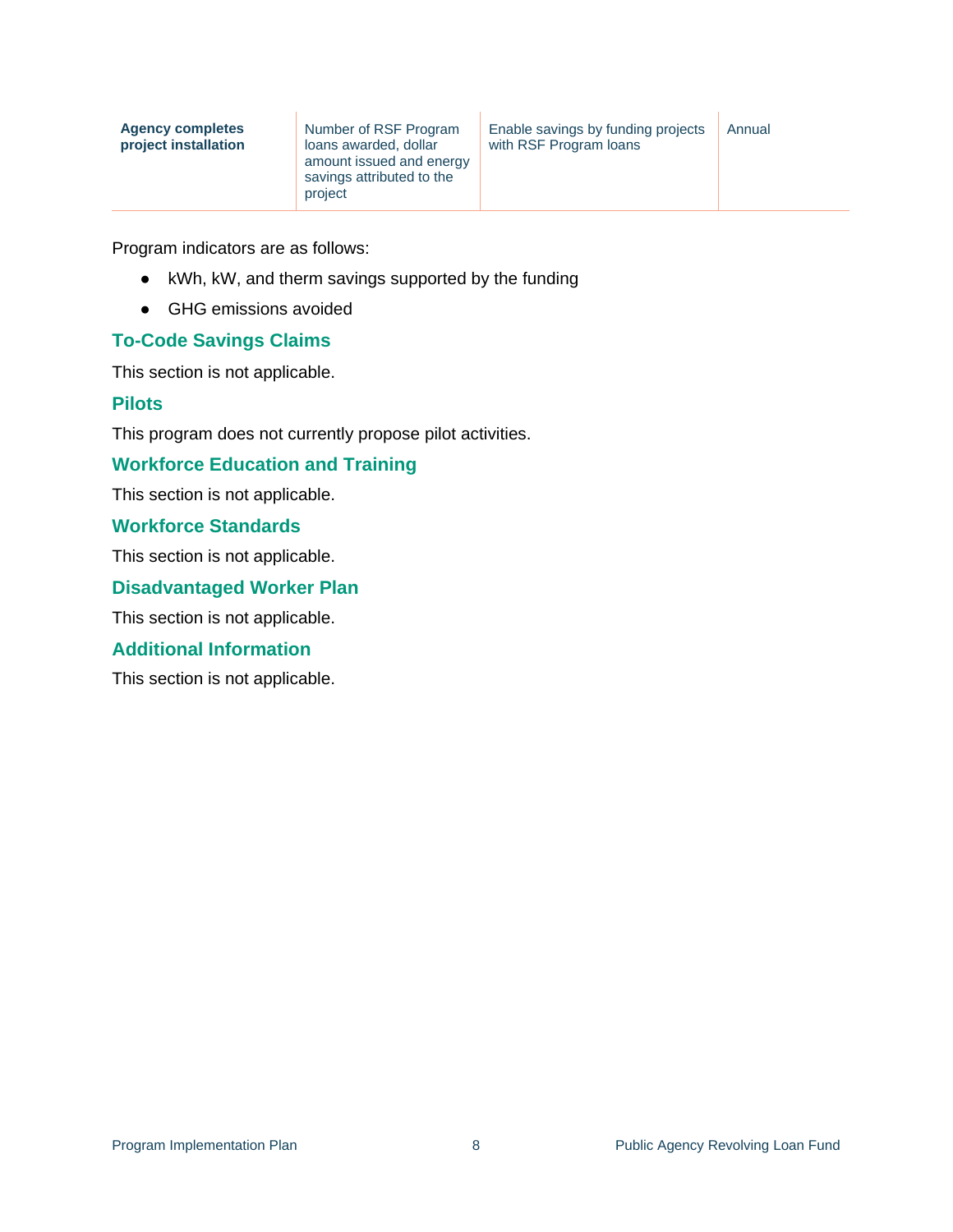# <span id="page-8-0"></span>**Supporting Documents**

# <span id="page-8-1"></span>**Program Manual and Program Rules**

The program manual will be updated upon program approval.

# <span id="page-8-2"></span>**Program Theory and Program Logic Model**

#### **Figure 1: Program Theory and Program Logic Model**



# <span id="page-8-3"></span>**Process Flow Chart**

**Figure 2: Process Flow**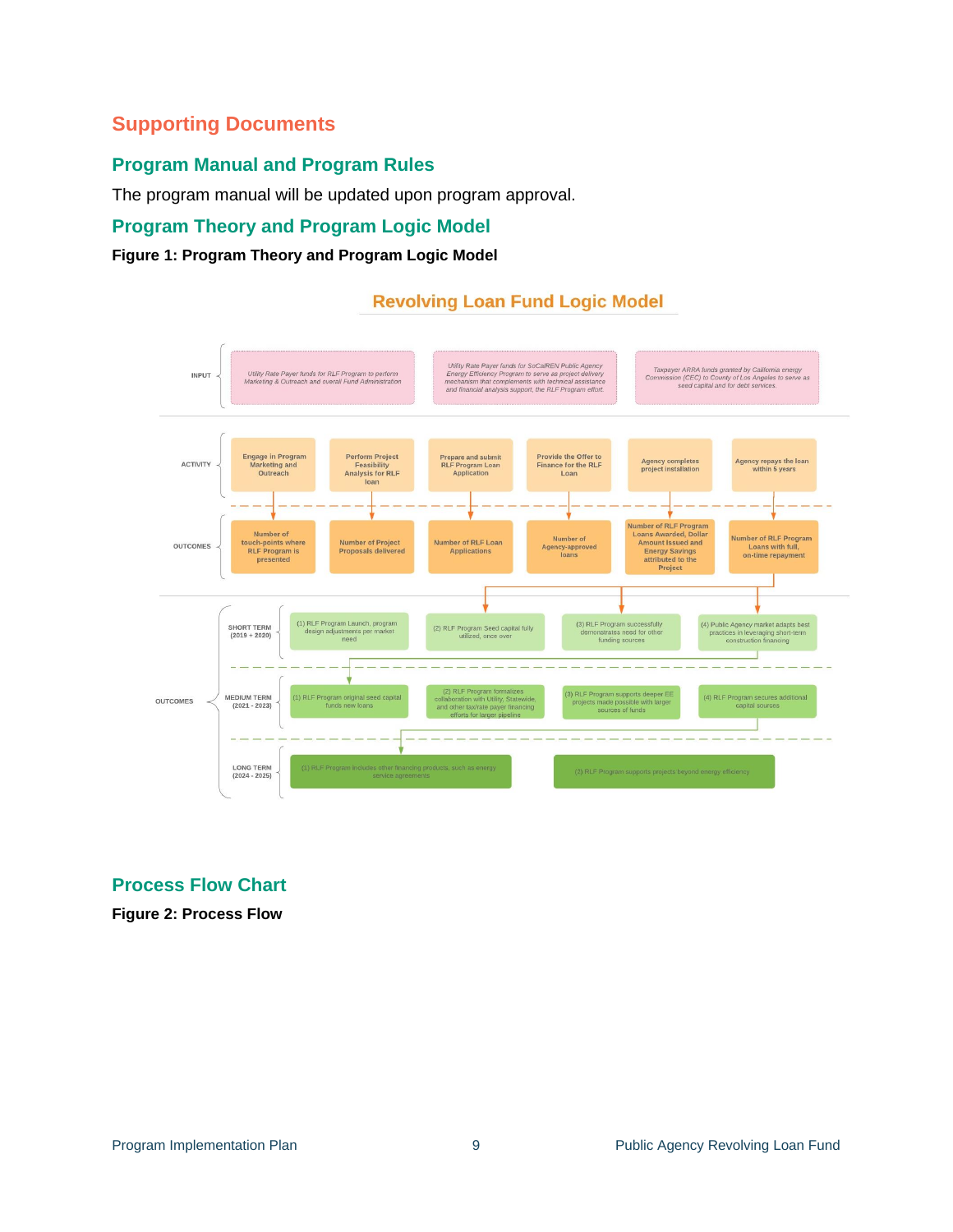

## <span id="page-9-0"></span>**Incentive Tables, Workpapers, and Software Tools**

This section is not applicable.

## <span id="page-9-1"></span>**Quantitative Program Targets**

The outcome of the program is primarily focused on issuing financing to public agencies. The metrics below are primary metrics of program success.

#### **Table 4. Program Targets**

| Activity                                                            | <b>Tactic</b>                                                                             | <b>Metric</b>                                   | 2022 Target |
|---------------------------------------------------------------------|-------------------------------------------------------------------------------------------|-------------------------------------------------|-------------|
| <b>Prepare and submit</b><br><b>RSF Program Ioan</b><br>application | Evaluate an agency's<br>ability to take<br>advantage of the RSF<br>loan                   | Number of RSF loan<br>applications              | 4           |
| <b>Perform project</b><br>feasibility<br>analysis for RSF<br>loan   | <b>Deliver Project</b><br>Proposals that present<br>project economics with<br>an RSF loan | <b>Number of Project</b><br>Proposals delivered | 10          |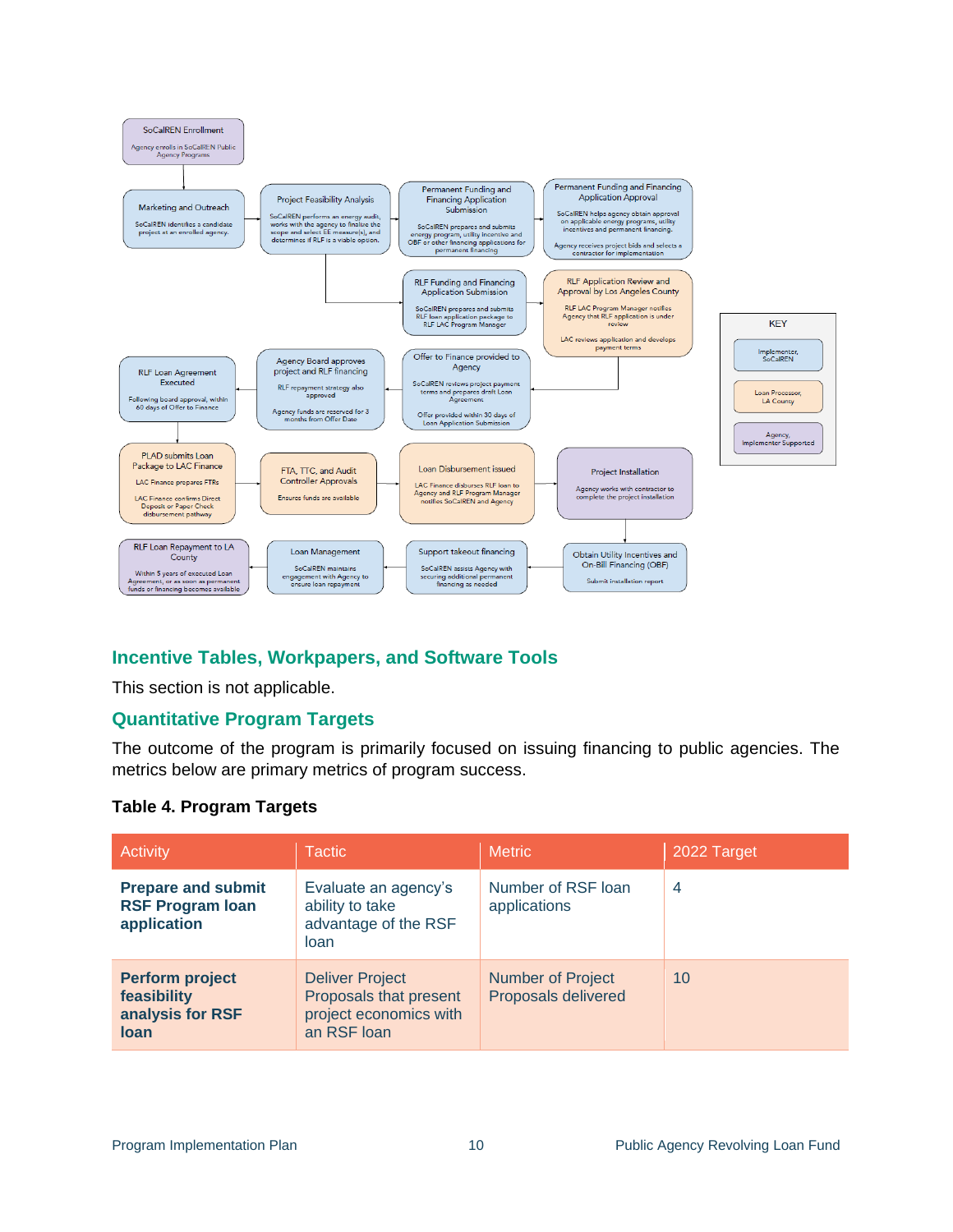# <span id="page-10-0"></span>**Diagram of Program**

Figure 3. Diagram of Program



## <span id="page-10-1"></span>**Evaluation, Measurement, and Verification (EM&V)**

SoCalREN, in line with its authority to manage its own EM&V process, is interested in conducting studies to better understand what financing structures are best suited to energy projects in the public sector. Knowing what factors contributed to whether an RLF Program loan was used or not can help the program to better understand public agency needs and inform changes in program design.

Furthermore, SoCalREN would benefit from EM&V studies that characterize agency type and their corresponding funding structures and unique financing needs for different project types and sizes.

To prepare for effective program evaluation, the implementer will work closely with the program administrator for the setup, design, and implementation of EM&V studies.